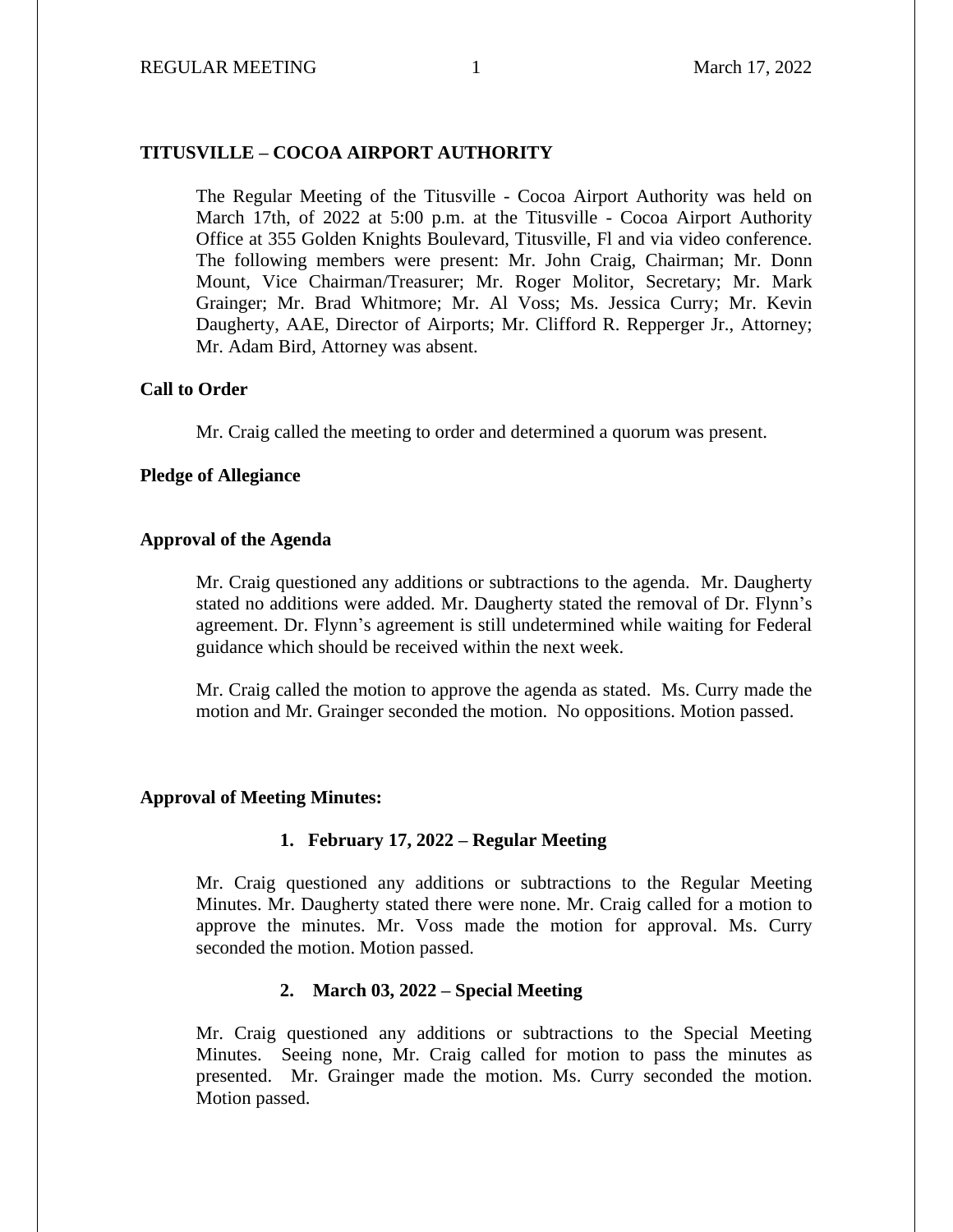## **Action Items**

## **a. Approval of Lease Termination**

Mr. Daugherty stated the termination of the lease at Airport Administration Building Suite #2 for Space Perspective, Inc., is requested to be termed due to the growth of Space Perspective employees and the need for more space. Space Perspective, Inc. requested the Board's approval to terminate the lease at Airport Administration Building Suite #2 and to have their lease be relocated at the USATS Building located at 1 Bristow Way. Mr. Craig called for approval. Mr. Voss made the motion. Ms. Curry seconded the motion. All voted Aye. Motion passed.

### **b. Approval of Lease Agreement**

Mr. Daugherty discussed the request of US Aviation Training Solutions, Inc in regards of a Lease Agreement with Airport Administration Building Suite #2. USATS would be taking over the lease from Space Perspective and retaining the same conditions that Space Perspective, Inc. held. It would be a 24-month agreement with two-consecutive, one-year extensions which would total a fouryear agreement.

Mr. Craig called for a motion to pass the Lease Agreement for USATS. Mr. Mount made the motion. Ms. Curry seconded the motion. All voted Aye. Motion passed.

#### **c. Spaceport Name Change Recommendation**

Mr. Daugherty stated that work shops have been conducted regarding the Spaceport name change. Mr. Daugherty stated the three candidate names given during the work shops were: Canaveral Space Center, Spaceport Florida, Exploration Spaceport. Mr. Daugherty stated that having the name Canaveral in the name might cause confusion. Mr. Daugherty also stated that the name Spaceport Florida does not describe the location. Mr. Daugherty listed several different names that have been discussed. Mr. Daugherty stated his personal favorite would be Exploration Spaceport which would tie into Exploration Park which is well known in this region. Mr. Daugherty requests the Board to move forward with the name Exploration Space Center.

Mr. Craig voiced his concern in the renaming at this time and suggested more time.

Mr. Mount called to table the decision to a later date.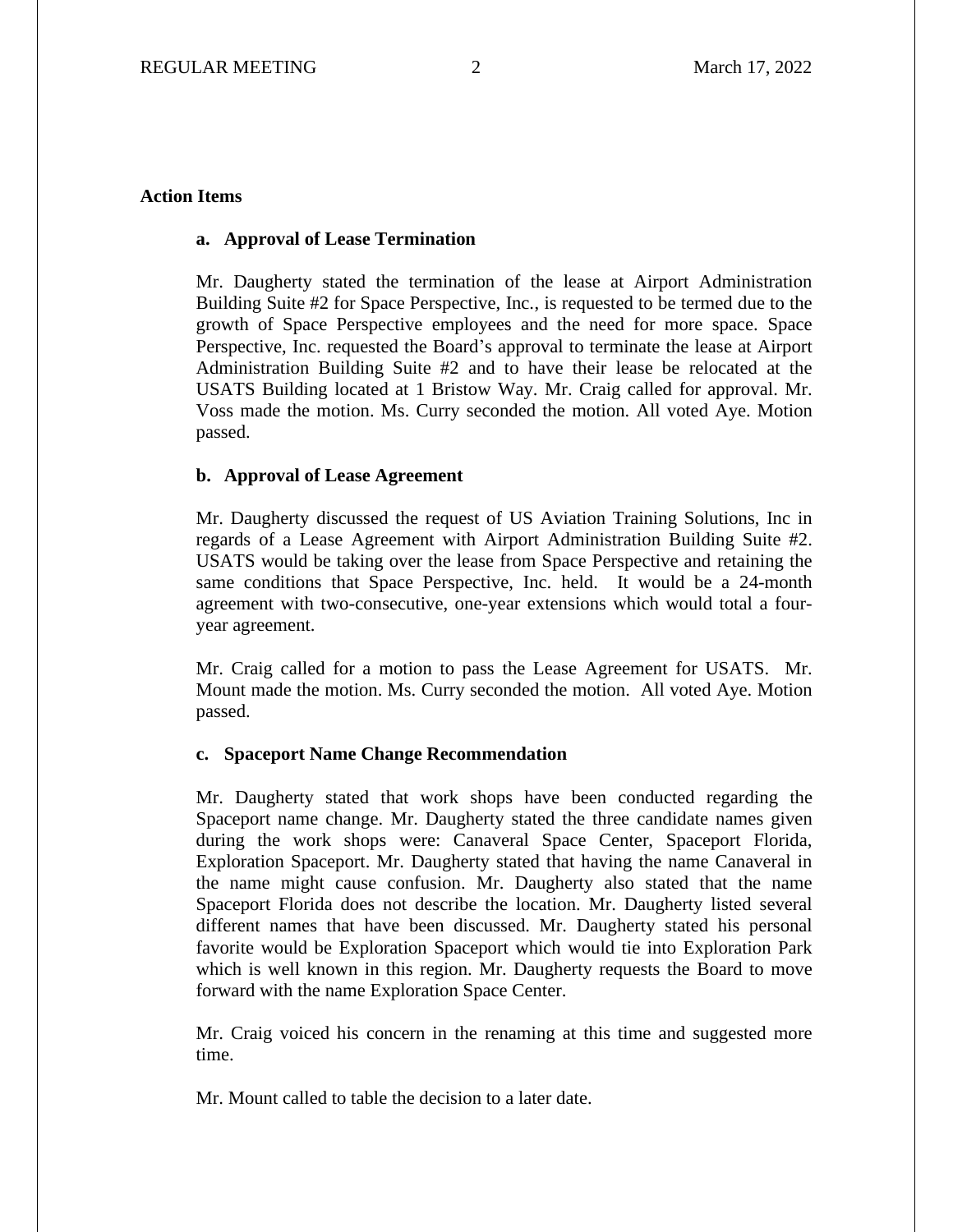Mr. Molitor had no statement regarding the name change at present.

Ms. Curry does not have a preference to the name change.

Mr. Whitmore stated that it would be best not to use the name of our neighbors.

Mr. Voss stated he would not want to choose a name at this time.

Mr. Mount stated that he likes the name Spaceport over the name Space Center.

Mr. Grainger prefers the name Spaceport. Mr. Grainger questioned the outcome of the name discussions and the completion of it.

Mr. Craig stated it was up to the Board if a motion was called. Mr. Craig thought more time was needed for a resolve.

Mr. Daugherty discussed some of the required steps to rebrand the name change.

Mr. Craig called for a motion to postpone the name change to a later date. Ms. Curry made the motion. Mr. Whitmore seconded the motion. All voted aye. Motion passed.

#### **Director's Report**

#### **a. Capital Improvement Projects Update**

Mr. Daugherty asked if there were any questions regarding the Capital Improvement Projects. Mr. Craig questioned the progress of the Capital Improvement Projects. Mr. Daugherty stated the project is on track and moving forward. Mr. Daugherty stated there were aggregate supply issues with Project Runway 9-27. The issue will cause a set-back on the completion projects a couple weeks.

Mr. Craig questioned the progress of the tortoise relocation project. Mr. Daugherty stated that all documents regarding the issue have been submitted. Mr. McDaniel from Michael Baker International discussed the findings of the Fish and Wildlife concerns. The Fish and Wildlife requested additional funds for further investigation which will be submitted.

Mr. Craig called for questions regarding the update from Mr. Daugherty. None were given.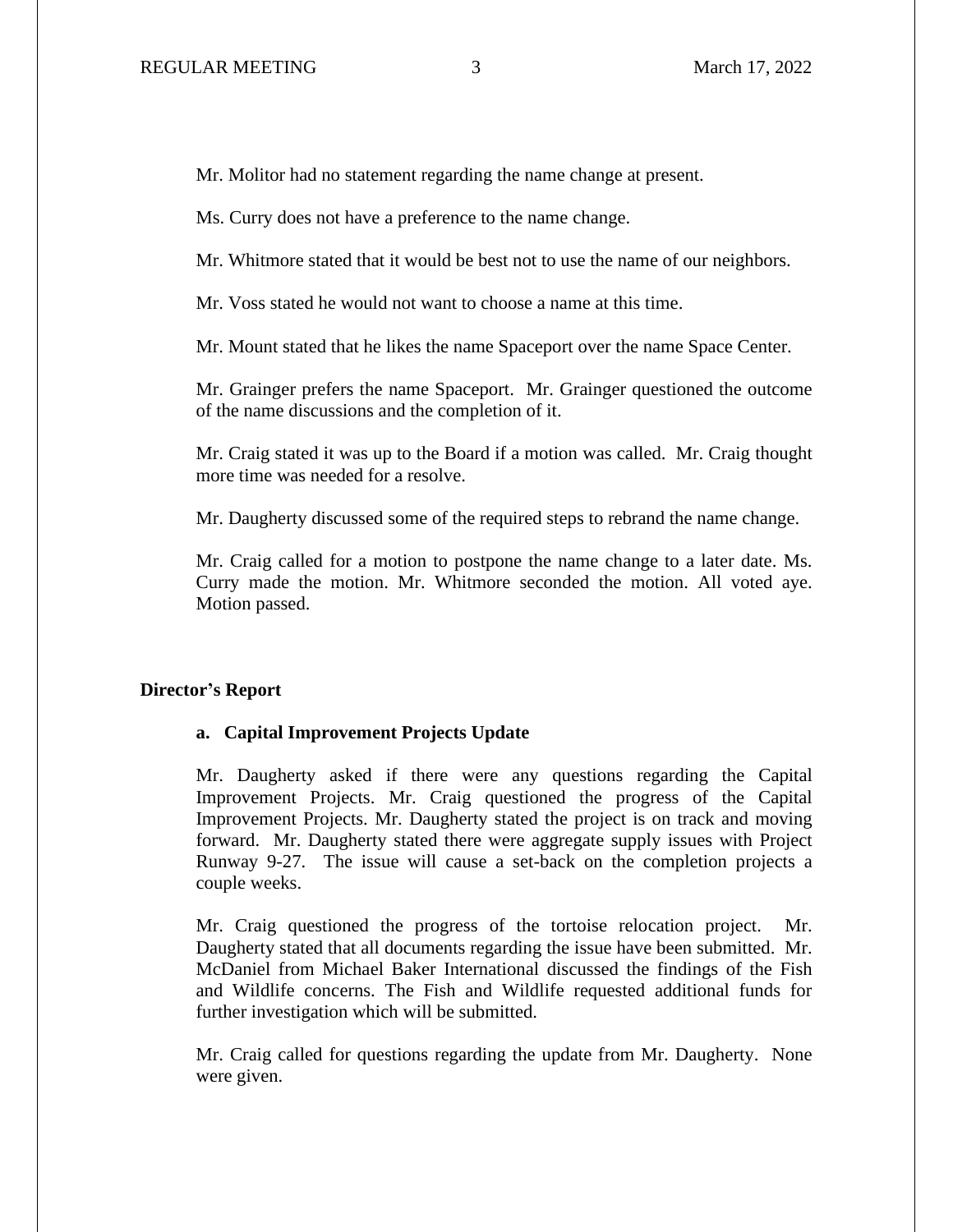# **Attorney's Report**

- **a.** Mr. Repperger Jr. stated that he had no new information on the Investigation Findings of TCAA Council.
- **b.** Mr. Repperger Jr. stated the date of the Welsh Construction case would be continued on June  $13^{th}$  of 2022 with a ten-day trial docket.

Mr. Craig called a motion to postpone the Investigation. Mr. Voss made the motion. Mr. Mount seconded the motion. All voted Aye. Motion passed.

## **Finance Manager's Report**

Ms. Kinard asked if there were any questions regarding the check register. There were none.

## **Authority Member's Report**

Mr. Whitmore stated that Google Maps does not accurately describe Tico Road and Perimeter Road.

## **Public Comments**

None

## **Adjournment**

Mr. Craig adjourned the meeting at 5:32 p.m.

JOHN CRAIG, CHAIRMAN

DONN MOUNT, VICE CHAIRMAN/TREASURER

\_\_\_\_\_\_\_\_\_\_\_\_\_\_\_\_\_\_\_\_\_\_\_\_\_\_\_\_\_\_\_\_\_\_\_\_\_\_\_\_\_\_\_\_\_\_\_\_\_\_

\_\_\_\_\_\_\_\_\_\_\_\_\_\_\_\_\_\_\_\_\_\_\_\_\_\_\_\_\_\_\_\_\_\_\_\_\_\_\_\_\_\_\_\_\_\_\_\_\_\_\_